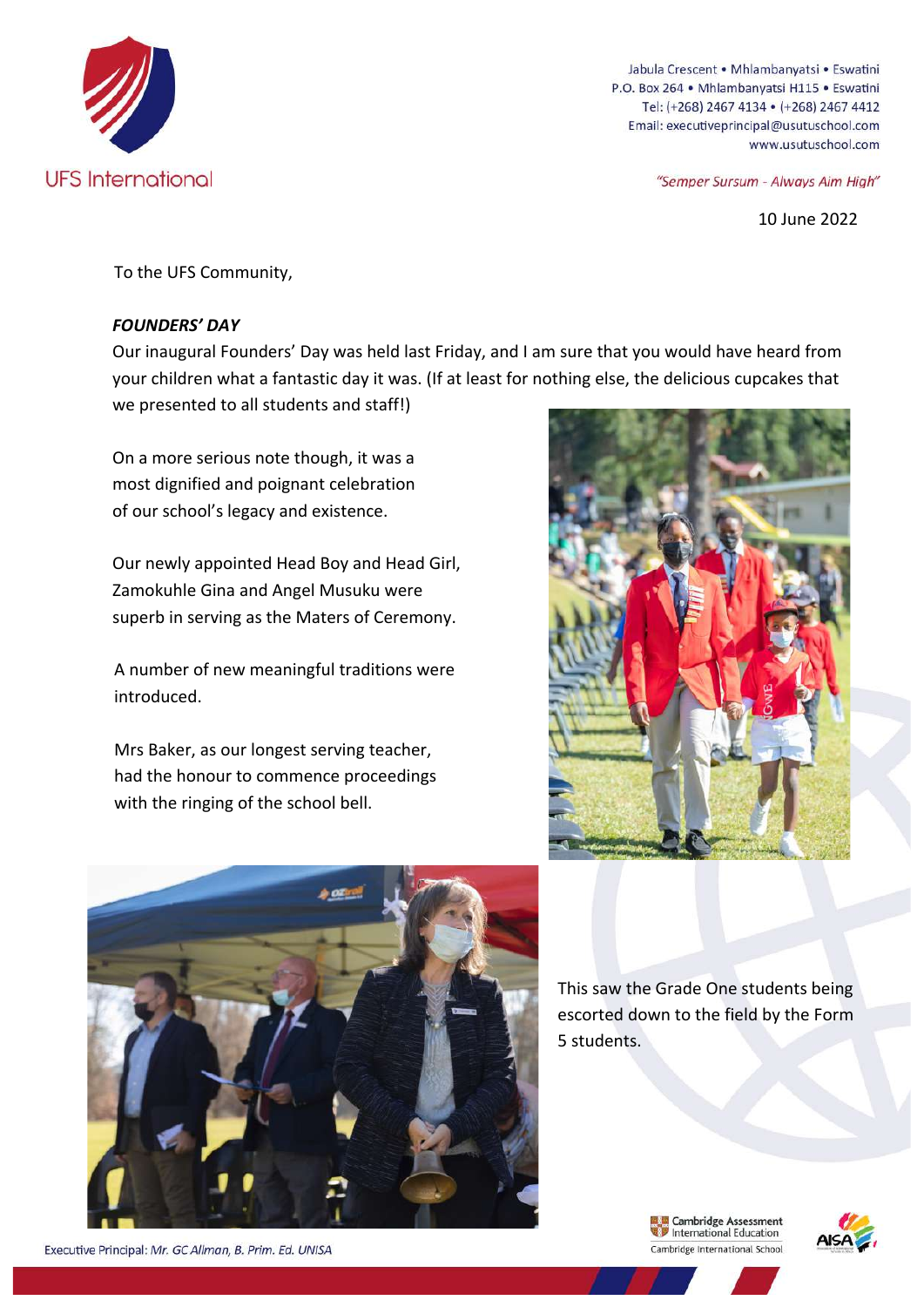

The new Founders' Day Vault was unlocked, and from it, a Swazi candle and a Scroll of Acknowledgement and Commitment were removed. 

The youngest student in Grade One, Masimbonge Nxumalo lit the candle to symbolise our wish and desire for the proceedings to be blessed, and for the school, and all of its stakeholders to be blessed for the year ahead. 

The Scroll of Honour was read by Mvali Thwala. The words on the scroll are as follows;

*As we light this candle, we re-ignite the memories of, and bring thanks and light to our school's founders.*

*We express our gratitude for their pioneering and visionary service. Through their dedication, the lives of countless students and families have been enriched.*

We acknowledge and are humbled *by the selfless service* of all staff members, past and current, of our school.



We, the students of UFS International, re-affirm our gratitude *to all those who make it possible to school here.* 

We are cognisant of the responsibility that accompanies this privilege, and commit, to strive in all our thoughts and deeds, *to bring pride and honour,* to our founders, parents, families, guardians and teachers.

*May our school continue to flourish, and go from strength to strength.* 

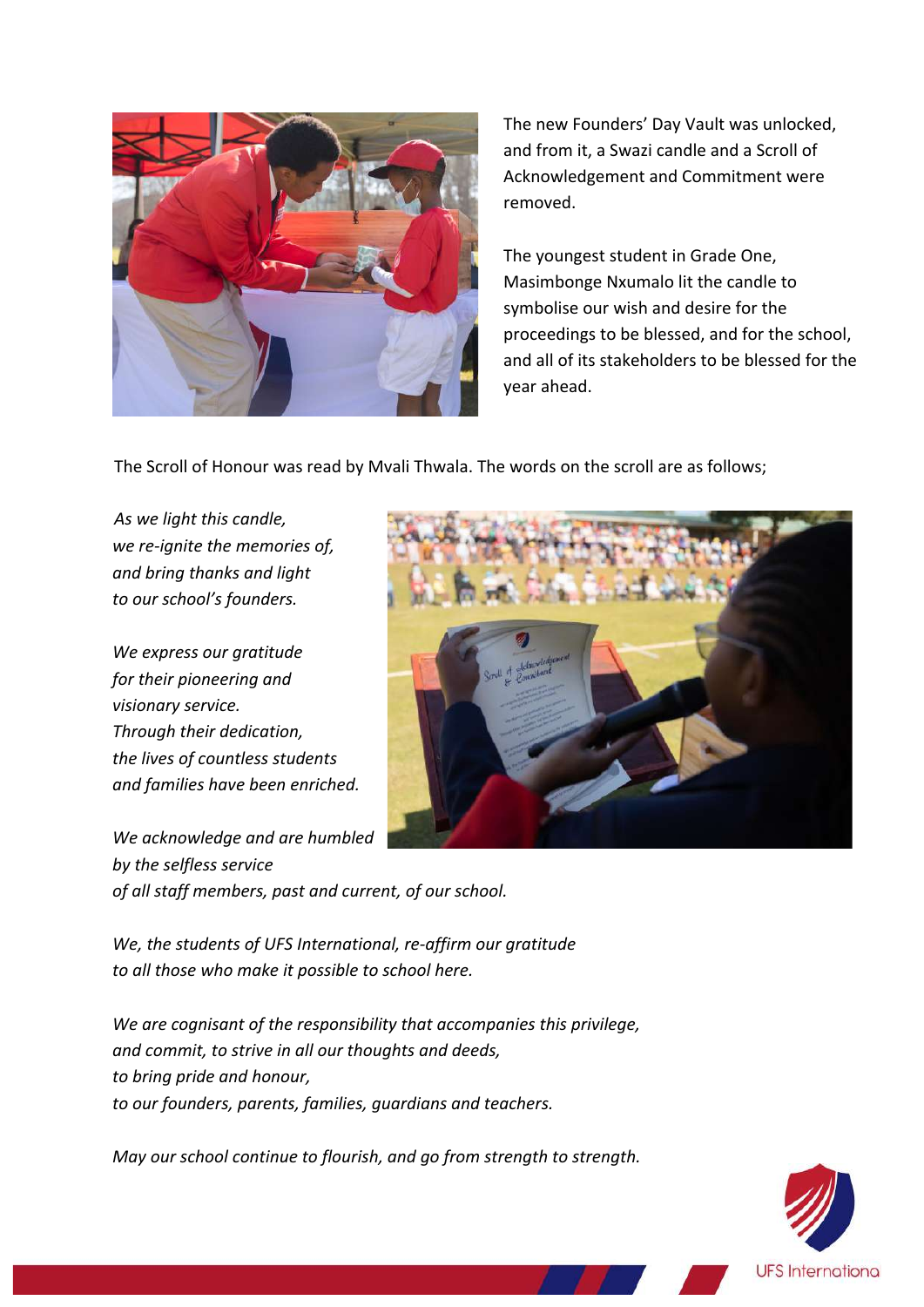The Grade Ones placed their laminated hand prints into the vault. These will be returned to them at the Founders' Day of their IGCSE Year in 2032.



The Honourable Minister Neal Rijkenberg, and Chairman of the USF International Governing Council, Mr Anthony Geldard addressed the gathering. This was followed by the unveiling of three plaques which have since been installed onto three plinths, naming three key areas of the school. The main sports field has been named 'Founders' Field', the smaller field, 'Lower Field', and the grass quad between the admissions office and the Grade 4 & 5 classrooms has been named the 'Lewis Quad' in honour of the first headmaster of UFS on the current premises, Mr Jeff Lewis.



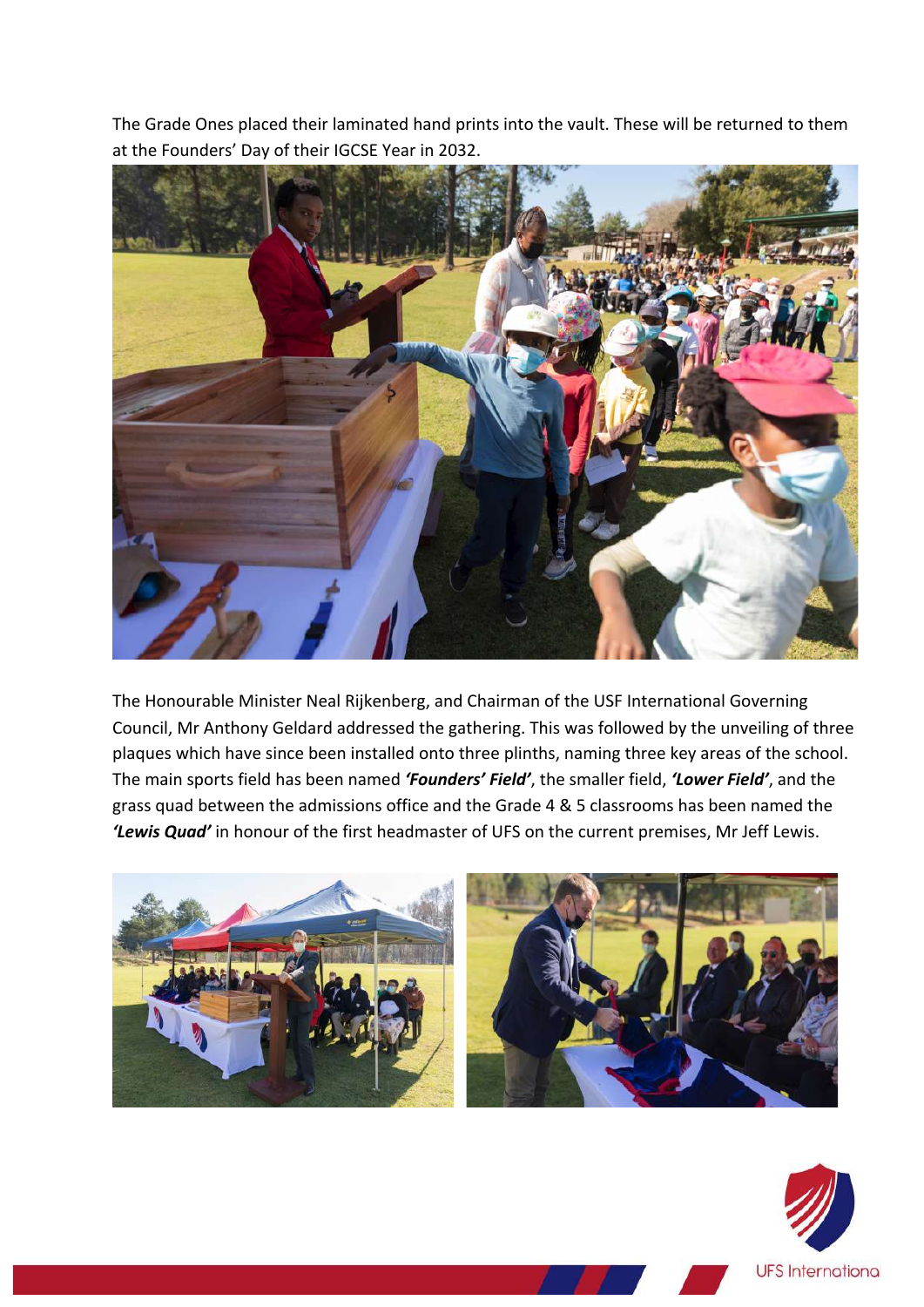

Masimbonge Nxumalo was then called upon to extinguish the candle and placed it back in the vault. 

The Estate Manager, Mr Mandla Dlamini then announced the 'Keeper of the Key'.

This position is given to the longest serving support staff member.

This person is charged with looking after the key for the Founders' Day Vault until next year's Founders' Day.

The 2022 / 2023 Keeper of the Key is Mr Zweli 'Lucky' Dlamini.

After the locking of the vault by Mr Lucky Dlamini, Mrs Simelane was superb in leading the large gathering of students, staff, guests and parents in the singing of the National Anthem.



The finals of the Grade 7 boys and girls Inter-House Tug-of-War competition were then conducted.



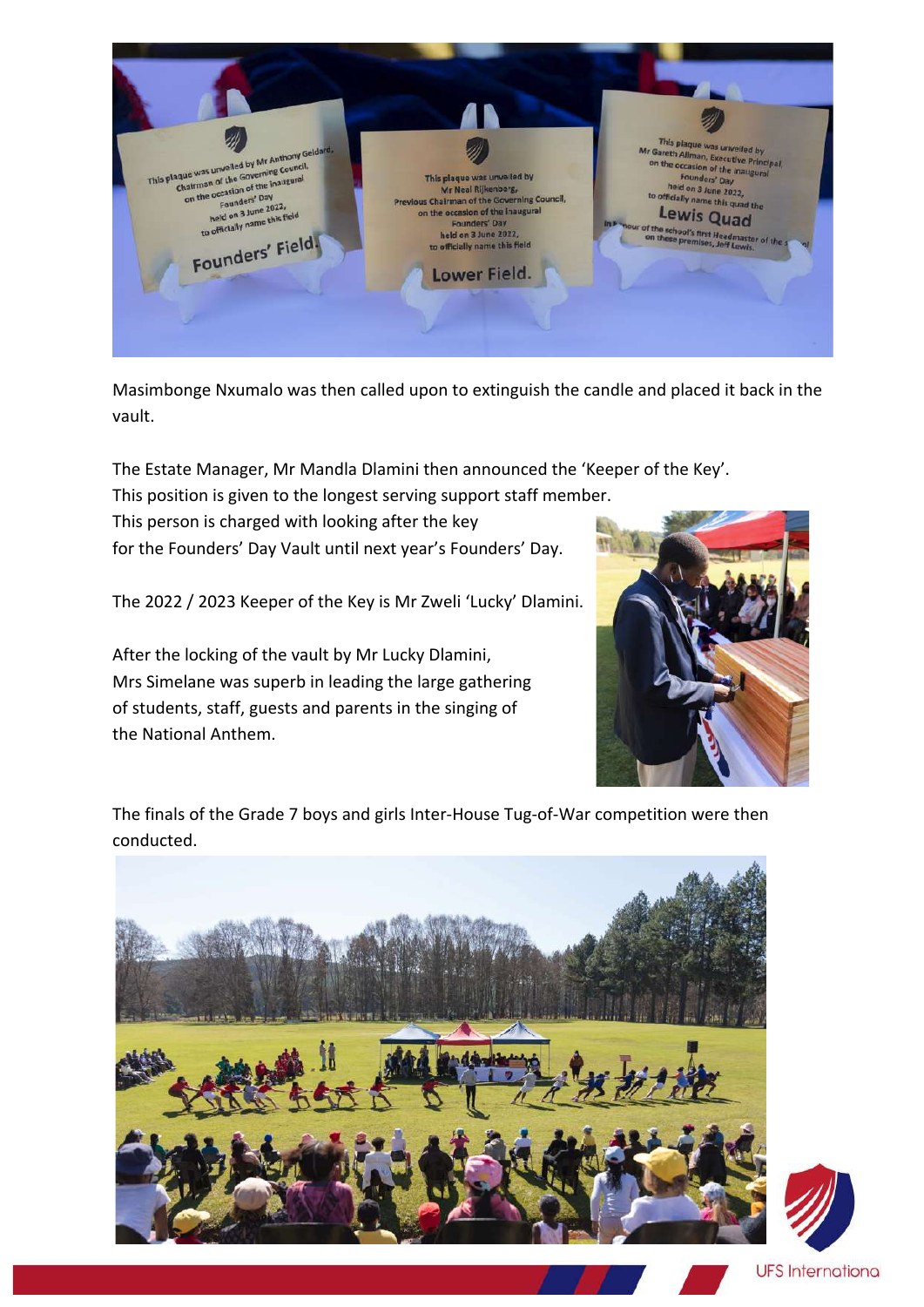

Indlovu girls and Ingwe boys took the honours with the respective captains having the honour of tying their house colours onto the newly made trophies, to claim bragging rights until next year's event!







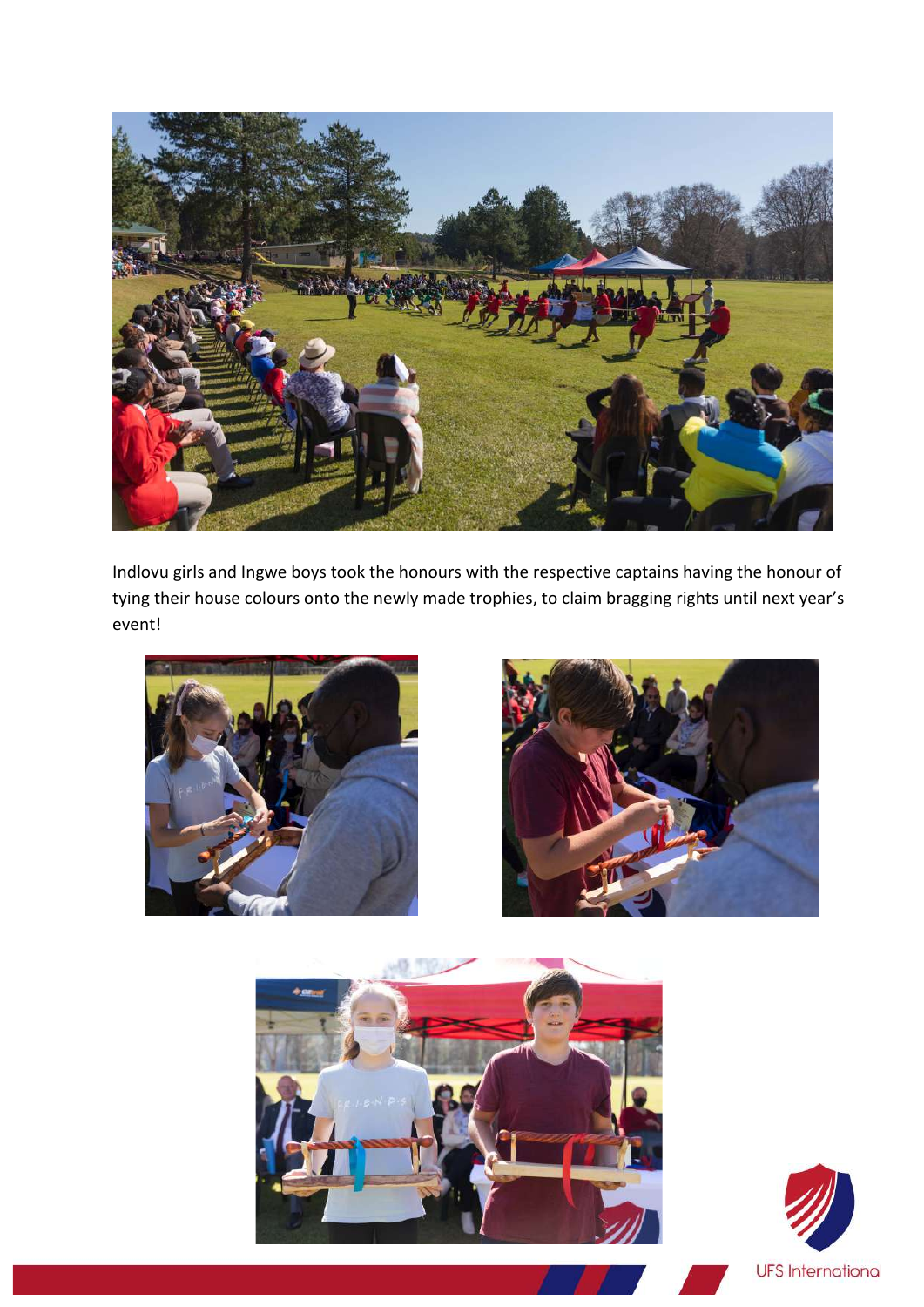To wrap up Founders' Day matters, our ever articulate Head Boy has penned a poem on the event. It is shared with you at the end of this newsletter.

## *SPORTS MATTERS*

It gives us great pleasure to announce that Blake Young will be participating in the Junior World Motor-Cross Championships in Finland in August. Well done Blake!

The u/9 hockey boys and girls played against Sifundzani on the  $1<sup>st</sup>$  of June. The girls won 3-1 and the boys won 3-0. Mrs Larkan reports that the quality of hockey was very good and that great sportsmanship was on display by both teams which is always pleasing to see!

The u/11 boys and girls played hockey against Montessori on Wednesday with both teams losing narrowly, 1-0.

| <b>GIRLS</b>       |                                 |  |
|--------------------|---------------------------------|--|
| <b>Group Games</b> | UFS 2 - Sisekelo 0              |  |
|                    | UFS 1 - Sifundzani 0            |  |
| Final              | UFS won on penalty shoot-out vs |  |
|                    | Waterford                       |  |
| <b>BOYS</b>        |                                 |  |
| <b>Group Games</b> | UFS 0 - Enjabulweni 0           |  |
|                    | UFS 0 - UTech 0                 |  |

On Saturday 28 May, our u/20 teams participated in a hockey tournament hosted by Waterford.

Results of the  $u/20$  Boys basketball at Waterford on the  $4<sup>th</sup>$  of June

| <b>Group Games</b> | UFS 36 - Waterford 34   |
|--------------------|-------------------------|
|                    | UFS 39 - Sisekelo 5     |
| Semi-Final         | UFS 49 - Lusundvu 11    |
| Final              | UFS $35 - Waterford 32$ |

In closing, I wish to remind all drivers that Jabula Crescent operates as a one way leading towards the school from  $7h00 - 8h00$  and from  $12h00 - 14h00$ . Thank you!

Yours in Education,



Gareth Allman Executive Principal